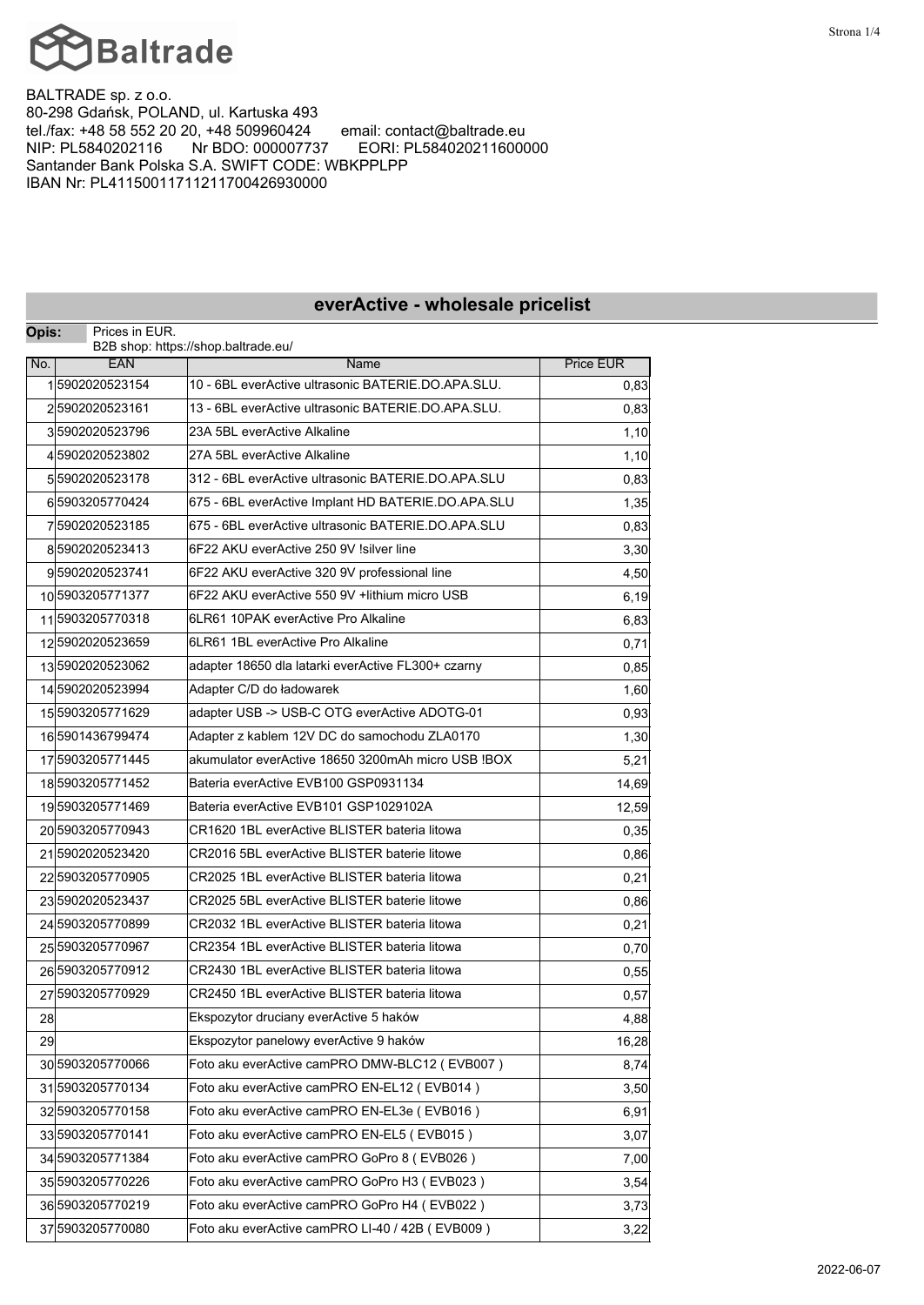| No. | EAN                | Name                                               | Price EUR |
|-----|--------------------|----------------------------------------------------|-----------|
|     | 385903205770073    | Foto aku everActive camPRO LI-50B (EVB008)         | 2,90      |
|     | 395903205770196    | Foto aku everActive camPRO LP-E5 (EVB020)          | 4,19      |
|     | 405903205770172    | Foto aku everActive camPRO LP-E8 (EVB018)          | 3,99      |
|     | 415903205770165    | Foto aku everActive camPRO NB-2LH (EVB017)         | 4,20      |
|     | 42 5903205770042   | Foto aku everActive camPRO NP-BG1 / FG1 (EVB005)   | 4,13      |
|     | 435903205770035    | Foto aku everActive camPRO NP-BX1 (EVB004)         | 3,22      |
|     | 445903205770028    | Foto aku everActive camPRO NP-FH50 (EVB003)        | 5,80      |
|     | 45 5903205770004   | Foto aku everActive camPRO NP-FW50 (EVB001)        | 5,18      |
|     | 46 5903205770790   | Foto aku everActive camPRO NP-FZ100 (EVB025)       | 20,00     |
|     | 47 5902020523024   | G10 10BL everActive Alkaline LR1130                | 0,44      |
|     | 485902020523291    | G13 10BL everActive Alkaline LR1154                | 0,48      |
|     | 495902020523314    | G3 10BL everActive Alkaline LR736                  | 0,33      |
|     | 505902020523307    | G4 10BL everActive Alkaline LR626                  | 0,33      |
|     | 51 5902020523048   | Kabel adapter SAE, extension cable, 50 cm, AD-C04  | 1,55      |
|     | 525903205771162    | kabel AUX jack 3,5mm 1,5m everActive CBS-1.5JB     | 1,09      |
|     | 535903205771131    | kabel micro USB 0.3m everActive CBB-0.3MB 2.4A (B) | 0,68      |
|     | 54 5903205770745   | kabel micro USB 1,0m everActive CBB-1MB 2.4A (B)   | 1,04      |
|     | 55 5903205770684   | kabel micro USB 1,0m everActive CBS-1MB 2.4A (B)   | 1,35      |
|     | 565903205770714    | kabel micro USB 1,0m everActive CBS-1MW 2.4A (W)   | 1,35      |
|     | 575903205771100    | kabel micro USB 1,2m everActive CBB-1.2MB 2.4A (B) | 1,14      |
|     | 585903205771049    | kabel micro USB 1,5m everActive CBS-1.5MB 2.4A (B) | 1,50      |
|     | 595903205771056    | kabel micro USB 1,5m everActive CBS-1.5MW 2.4A (W) | 1,50      |
|     | 60 5903205771544   | kabel micro USB 2,0m everActive CBB-2MB 2.4A (B)   | 1,72      |
|     | 615903205771148    | kabel USB iPh 0,3m everActive CBB-0.3IB 2.4A (B)   | 0,80      |
|     | 62 5903205770752   | kabel USB iPh 1,0m everActive CBB-1IB 2.4A (B)     | 1,17      |
|     | 635903205770691    | kabel USB iPh 1,0m everActive CBS-1IB 2.4A (B)     | 1,51      |
|     | 64 5903205770721   | kabel USB iPh 1,0m everActive CBS-1IW 2.4A (W)     | 1,51      |
|     | 655903205771117    | kabel USB iPh 1,2m everActive CBB-1.2IB 2.4A (B)   | 1,26      |
|     | 665903205771063    | kabel USB iPh 1,5m everActive CBS-1.5IB 2.4A (B)   | 1,65      |
|     | 675903205771070    | kabel USB iPh 1,5m everActive CBS-1.5IW 2.4A (W)   | 1,65      |
|     | 685903205771537    | kabel USB iPh 2,0m everActive CBB-2IB 2.4A (B)     | 2,11      |
|     | 695903205771155    | kabel USB USB-C 0,3m everActive CBB-0.3CB 3.0A (B) | 0,80      |
|     | 705903205770738    | kabel USB USB-C 1,0m everActive CBB-1CB 3.0A (B)   | 1,17      |
|     | 715903205770677    | kabel USB USB-C 1,0m everActive CBS-1CB 3.0A (B)   | 1,51      |
|     | 725903205770707    | kabel USB USB-C 1,0m everActive CBS-1CW 3.0A (W)   | 1,51      |
|     | 735903205771124    | kabel USB USB-C 1,2m everActive CBB-1.2CB 3.0A (B) | 1,26      |
|     | 745903205771087    | kabel USB USB-C 1,5m everActive CBS-1.5CB 3.0A (B) | 1,65      |
|     | 755903205771094    | kabel USB USB-C 1,5m everActive CBS-1.5CW 3.0A (W) | 1,65      |
|     | 765903205771551    | kabel USB USB-C 2,0m everActive CBB-2CB 3.0A (B)   | 2,11      |
|     | 775903205771582    | kabel USB-C USB-C 1,0m everActive CBB-1PD3 60W     | 1,15      |
|     | 785903205771575    | kabel USB-C USB-C 1,0m everActive CBB-1PD5 100W    | 2,38      |
|     | 795903205771780    | kabel USB-C USB-C 2,0m everActive CBB-2PD3 60W     | 1,60      |
|     | 80 5903205771599   | kabel USB-C/iPh/micro 1,2m everActive CBB-1.2MCI   | 2,07      |
|     | 81 590 2020 523673 | latarka czołowa LED everActive HL-150              | 3,50      |
|     | 82 5903205770349   | latarka czołowa LED everActive HL-250 Cobra        | 6,60      |
|     | 835903205771018    | latarka diodowa brelok everActive FL-15 czarna     | 1,15      |
|     | 84 5903205771025   | latarka diodowa brelok everActive FL-15 niebieska  | 1,15      |
|     | 85 590 2020 523970 | latarka diodowa brelok everActive FL-15 szara      | 1,15      |
|     | 86 5903205770448   | llatarka diodowa everActive FL-300+ Cree XP-G3     | 6,30      |
|     | 87 5902020523697   | latarka diodowa everActive FL-600                  | 9,29      |
|     |                    |                                                    |           |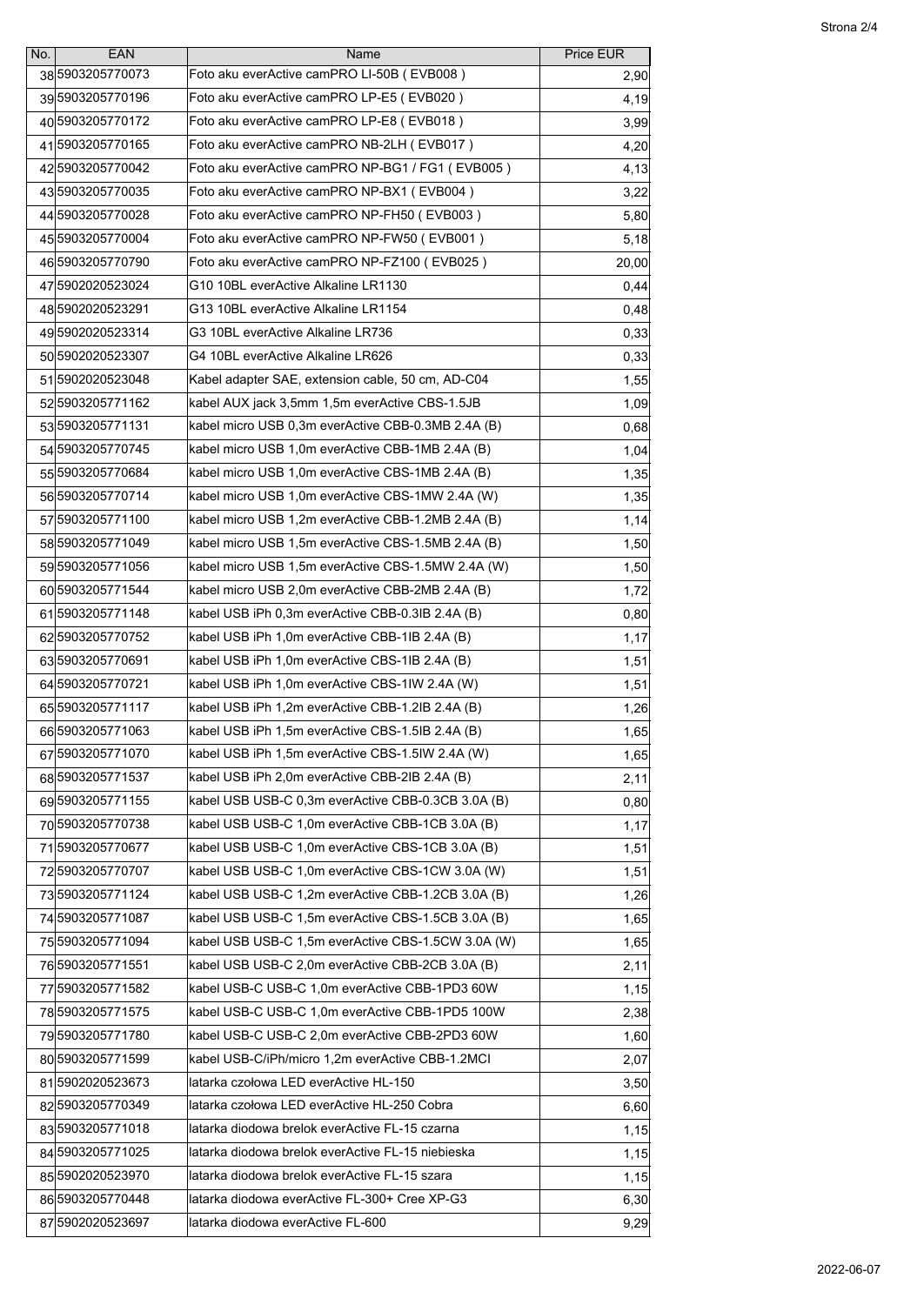| No. | <b>EAN</b>                          | Name                                               | Price EUR |
|-----|-------------------------------------|----------------------------------------------------|-----------|
|     | 88 590 2020 523765                  | LR03 10PAK everActive Pro Alkaline                 | 1,43      |
|     | 895903205771667                     | LR03 40PAK (20x2) everActive BLUE LIMITED Alkaline | 0,00      |
|     | 90 590 2020 523109                  | LR03 40PAK (20x2) everActive Industrial Alkaline   | 4,70      |
|     | 915902020523369                     | LR03 4BL everActive Pro Alkaline                   | 0,60      |
|     | 92 5903205770981                    | LR03 4T (shrink) everActive Pro Alkaline           | 0,58      |
|     | 93 5903205771292                    | LR03 500-taca (bulk) everActive Pro Alkaline       | 68,00     |
|     | 94 5903205770295                    | LR14 2BL everActive Pro Alkaline                   | 0,88      |
|     | 955903205770301                     | LR20 2BL everActive Pro Alkaline                   | 1,50      |
|     | 96 590 2020 523772                  | LR6 10PAK everActive Pro Alkaline                  | 1,43      |
|     | 97 5903205771674                    | LR6 40PAK (20x2) everActive BLUE LIMITED Alkaline  | 0,00      |
|     | 985902020523093                     | LR6 40PAK (20x2) everActive Industrial Alkaline    | 5,00      |
|     | 995902020523635                     | LR6 4BL everActive Pro Alkaline                    | 0,60      |
|     | 1005903205770974                    | LR6 4T (shrink) everActive Pro Alkaline            | 0,58      |
|     | 1015903205771308                    | LR6 500-taca (bulk) everActive Pro Alkaline        | 68,00     |
|     | 1025903205770769                    | ład USB siec. everActive SC-100 1gn. biała         | 2,22      |
|     | 1035903205771605                    | ład USB siec. everActive SC-100B 1gn. czarna       | 2,22      |
|     | 1045903205770776                    | ład USB siec. everActive SC-200 1gn. biała         | 3,27      |
|     | 105 5903205771612                   | ład USB siec. everActive SC-200B 1gn. czarna       | 3,27      |
|     | 1065903205770783                    | ład USB siec. everActive SC-300 3gn. 5V/3.4A       | 4,46      |
|     | 107 5903205771322                   | ład USB siec. everActive SC-400 4gn. 5V/5A         | 5,27      |
|     | 1085903205771506                    | ład USB siec. everActive SC-500Q                   | 9,31      |
|     | 1095903205771513                    | ład USB siec. everActive SC-600Q                   | 9,66      |
|     | 1105902020523949                    | Ładowarka everActive CBC-1 do akum. 6V/12V         | 8,00      |
|     | 1115902020523963                    | Ładowarka everActive CBC-10 do akum. 12V/24V       | 24,80     |
|     | 112 5903205770400                   | Ładowarka everActive CBC-40 do akum. 12V/24V       | 88,00     |
|     | 1135903205771483                    | Ładowarka everActive CBC-5 do akum. 6V/12V         | 17,50     |
|     | 1145903205771735                    | ŁADOWARKA everActive LC-100 micro USB              | 2,00      |
|     | 1155903205771742                    | ŁADOWARKA everActive LC-200 micro USB              | 3,10      |
|     | 116 5902020523819                   | ŁADOWARKA everActive NC-1000 !PLUS                 | 17,50     |
|     | 1175903205771759                    | ŁADOWARKA everActive NC-1000M USB-C                | 17,50     |
|     | 1185902020523826                    | ŁADOWARKA everActive NC-109                        | 10,00     |
|     | 1195902020523833                    | ŁADOWARKA everActive NC-1200                       | 32,00     |
|     | 1205902020523840                    | ŁADOWARKA everActive NC-1600                       | 36,00     |
|     | 1215902020523598                    | ŁADOWARKA everActive NC-3000                       | 21,43     |
|     | 1225902020523987                    | ŁADOWARKA everActive NC-450 'BLACK'                | 9,60      |
|     | 1235902020523031                    | ŁADOWARKA everActive NC-800                        | 19,00     |
|     | 1245903205770882                    | ŁADOWARKA everActive UC-100                        | 4,76      |
|     | 1255903205770233                    | ŁADOWARKA everActive UC-4000                       | 28,60     |
|     | 126 5902020523581                   | ŁADOWARKA uniwersalna everActive NC-900U           | 18,50     |
| 127 |                                     | Multitool narzędzie everActive CZARNY duży         | 7,54      |
|     | 5903205771421 <br>128 5903205771438 | Multitool narzędzie everActive SZARY duży          | 7,54      |
| 129 |                                     | POJEMNIK R6/AA R03/AAA everActive biały            | 0, 15     |
| 130 |                                     | POJEMNIK R6/AA R03/AAA everActive niebieski        | 0, 15     |
|     | 1315903205771407                    | PowerBank everActive Energy Bank EB-L10k 10000mAh  | 11,49     |
|     | 132 5903205771339                   | R03 AKU 2BL everActive 800 !silver line            | 1,25      |
|     | 1335902020523376                    | R03 AKU 4BL everActive 1050 professional line      | 4,00      |
|     | 134 5902020523710                   | R03 AKU 4BL everActive 800 !silver line            | 2,40      |
|     | 135 590 2020 523727                 | R14 AKU 2BL everActive 3500 !silver line           | 4,20      |
|     | 136 5902020523390                   | R14 AKU 2BL everActive 5000 professional line      | 5,40      |
|     | 1375902020523406                    | R20 AKU 2BL everActive 10000 professional line     | 9,10      |
|     |                                     |                                                    |           |